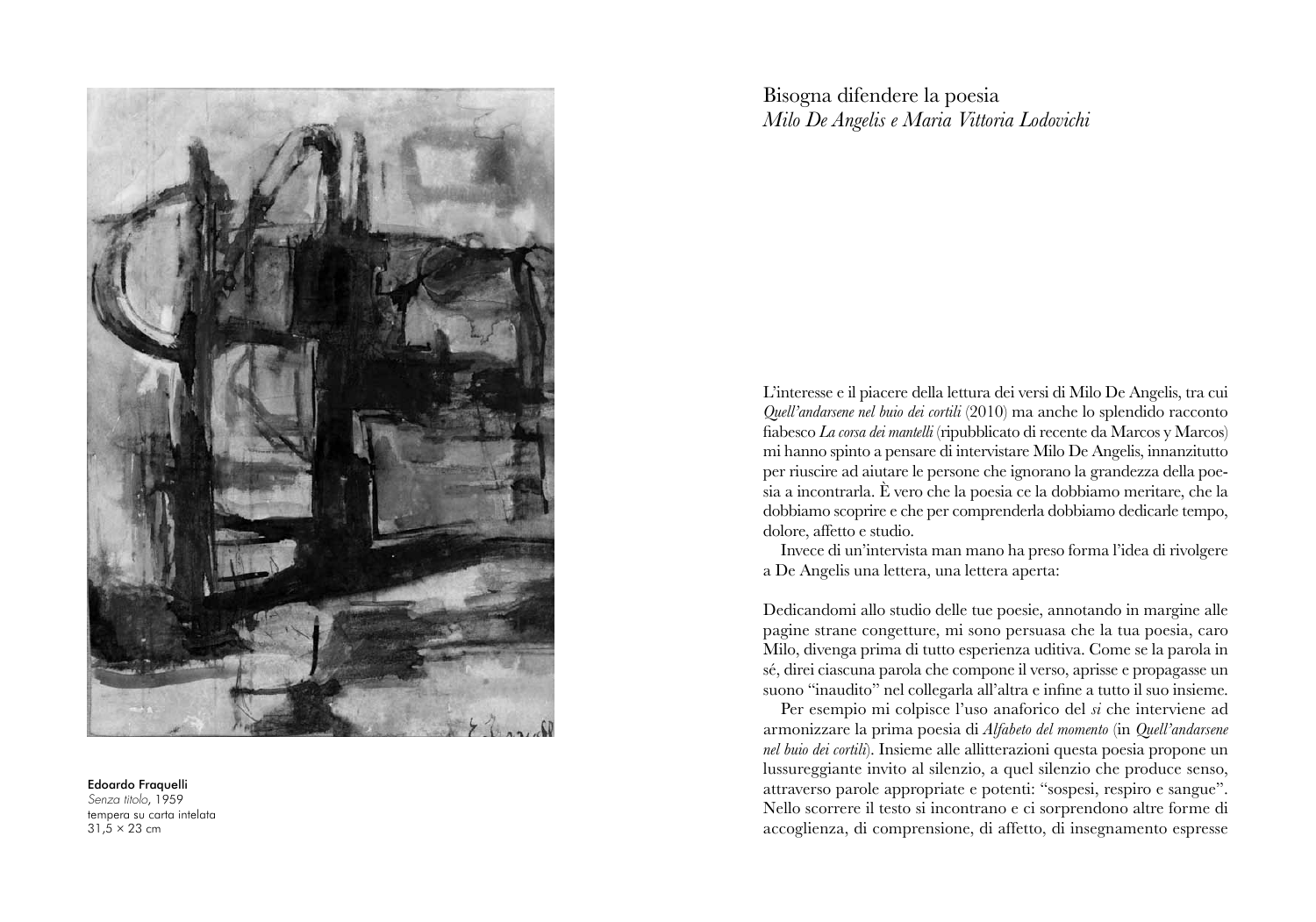attraverso l'invenzione di nuove voci, per esempio, per citarne una, quella del ritmo.

E ancora continua a interrogarmi quella poesia intitolata ... allora mi chiamò un drappello. È un incipit? Chi lo chiama? A chi risponde? In quale composizione "si rivela l'appello dell'altro"? Domande che ci conducono a una serie affollata di altre domande: quando ha avuto inizio questa storia? Si viene a sapere, leggendo la poesia, che "allora" il poeta fu chiamato da un drappello. Poi repentinamente la poesia cambia scena: si scopre che questo gruppo è formato "di anime sole"... le quali, avvicinatesi alle finestre, "scostano le tende". L'atmosfera suggerisce che quest'atto di "scostare le tende" sia fatto con la premura di chi non voglia disturbare e si preoccupi di parlar piano, "bisbigliando". Il valore del bisbigliare è oggi un'arte alla quale pochi sanno tornare; invece il bisbiglio è forse quel parlare umano che sa confortare le "anime sole" dei bambini, dei malati, di chi soffre gravi dolori, grevi ingiustizie.

I bambini hanno bisogno di poesia (Françoise Dolto) per comprendere l'infanzia come sentimento (Tolstoj). Nessun adolescente è senza problemi, senza sofferenza. Forse è il periodo più ricco di dolore della vita, ma anche quello delle gioie più intense. Si desidera fuggire tutto ciò che si presenta difficile. Fuggire fuori da sé gettandosi in avventure dubbie o pericolose, trascinati da persone che conoscono la fragilità degli adolescenti. O fuggire dentro di sé, chiudendosi in gusci fasulli. Dolto scrive che un mito è poesia che possiede una propria verità: per questo i bambini hanno bisogno di poesia. Tolstoj invita gli educatori a saper sostenere la frustrazione, dato che il bambino proietta sull'educatore l'incertezza e il bisogno d'amore; i bambini hanno bisogno di comprensione. Dobbiamo studiare l'infanzia come sentimento. I bambini crescono fuori dal tempo di produzione, per questo gli adulti non sanno attenderli.

A questi potenti pensieri e sollecitazioni la poesia di De Angelis risponde con la sua stessa vita. Che cosa sappiamo della vita di un poeta? Chi è Milo De Angelis? Sappiamo che insegna in un carcere, che ha composto versi anche in lingua piemontese, sappiamo che ringrazia i suoi insegnanti, che sa vivere il lavoro del lutto e sa "tornare a ricostruire". Questo poeta riesce a dare con i propri versi l'intera sua vita. Forse l'autore è sempre lì, a fianco di ognuno di noi, nello sforzo di rinnovare con le sue parole la forza della loro sagacia, il loro volto di crudeltà.

La pulsione uditiva incontra l'oggetto fonico e il bisbigliare è quel modo di parlare nel quale respiro e parola incrociano l'orecchio di chi ascolta. Bisognerebbe tornare al buon uso della prosodia, alla conoscenza delle parole con i loro accenti, riconoscere le parole tronche, piane, sdrucciole, bisdrucciole, trisdrucciole. Riconoscere l'endecasillabo, la divisione dei suoni, il sussurro che la poesia porta con il suo narrare aperto: è pacificazione, è incontro con la libertà. Posso pensare belle parole in qualunque circostanza della vita e questo è il più bello dei riscatti umani. Raccontare ai bambini è straordinario, specialmente ai più deboli o a quelli che hanno avuto un'esperienza di vita difficile. È straordinario esporsi alla narrazione di una poesia articolata in una prosodia e in seguito insegnare a leggere le parole.

Devi autorizzarti, mi sono detta aprendo Quell'andarsene nel buio dei cortili. Appare il brano poetico che si posa sulla pagina avvolto nel respiro del grande margine bianco. A eccezione della poesia 19 Marzo  $\sim$ composta di quattro strofe, la più lunga  $\sim$  le altre appaiono discrete; fanno capolino avvolte nel biancore delle pagine. Quei versi suscitatori di antiche lingue rimestano nel lettore responsabilità annodate che, nel continuo atto del rileggerle, si sciolgono poi in sensi differenti. Sprigionano mille coriandoli di senso, suscitano piacere e nostalgia.

Tu scrivi:

Nostre amate sillabe che raccogliamo a mani giunte Feroce ordine dei canti linea colpita in quella rimasta

Bisogna aver sofferto di una coperta troppo corta, di un lino che litura... (il lituraterre di Lacan), di un reale che non perdona, affinché quella ferita possa parlarci e dettare al poeta la sua potenza, la verità nel rispetto del soffrire ubbidendo alla responsabilità. E ancora:

Mani giunte che scendono in oscure cantine e incontrano un nonnulla collera storica e celeste per ciò che non si compie.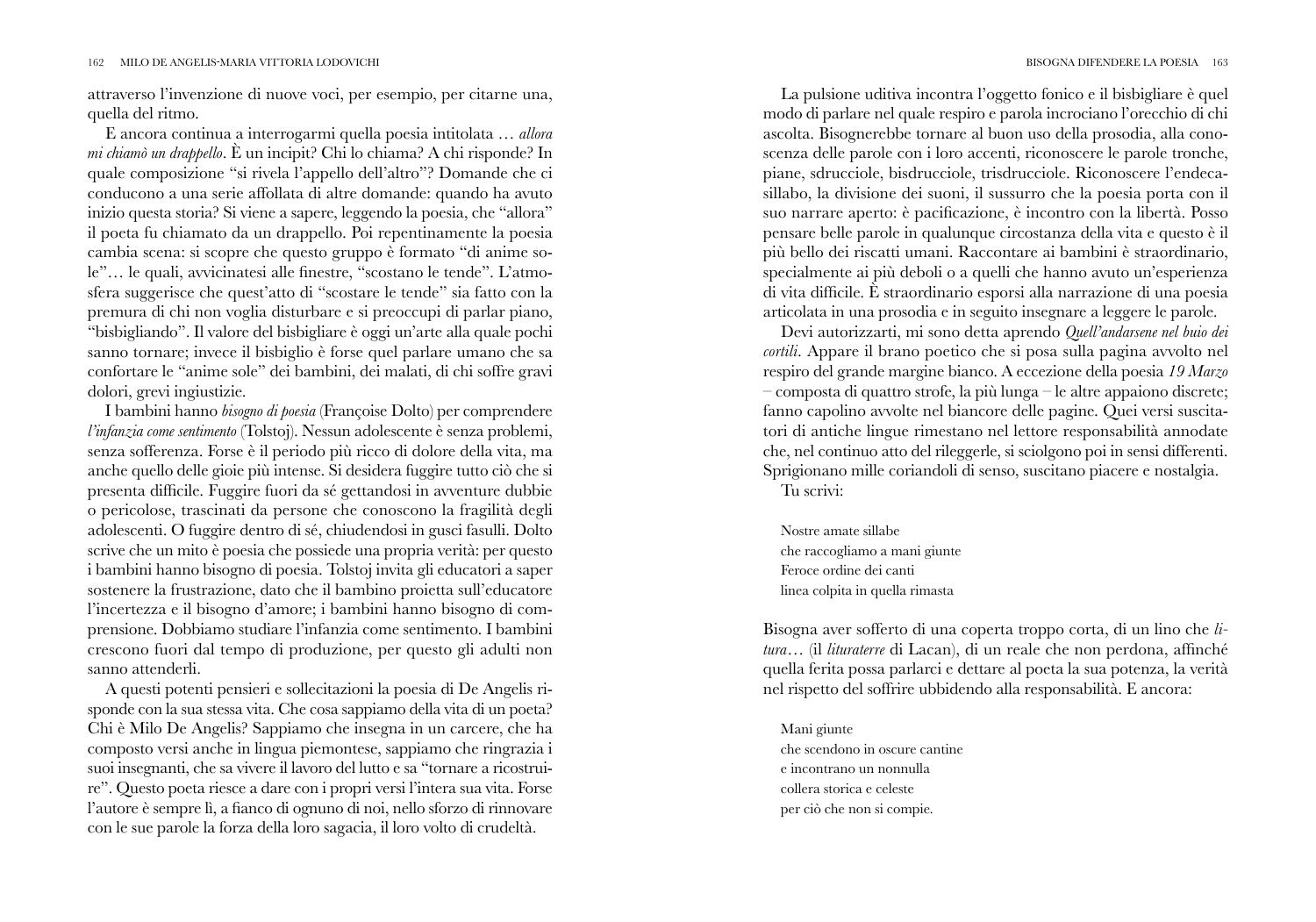## BISOGNA DIFENDERE LA POESIA 165

## MILO DE ANGELIS-MARIA VITTORIA LODOVICHI 164

Ecco: forse solo ora si disegnano nitide alcune domande che vorrei rivolgerti. I pensieri che ho cercato di formulare hanno, nella loro fonte, autori che ho amato. Sono autori, li riconoscerai, che ben conosci: Lacan sul tema del linguaggio, Freud sul disagio della civiltà, Tolstoj sul sentimento dell'adolescenza o Dolto sul bisogno di poesia da parte dei bambini.

La prima domanda che vorrei rivolgere a Milo De Angelis è questa: come e per quali vie egli si è avvicinato così pericolosamente alle problematiche relative al linguaggio? E ancora: su quale disagio della civiltà si aprono i suoi versi e che cosa sanno trasmettere di fronte alle difficoltà del vivere umano...? Come psicoanalista, come persona e donna interessata alla poesia ti chiederei inoltre di dire qualcosa sul quel sentimento dell'adolescenza che pervade la tua poesia. Dolto ci insegna che i bambini hanno bisogno di poesia, ma forse nella tua esperienza possiamo aggiungere che anche i carcerati ne necessitano. Un abbraccio.

> Maria Vittoria Lodovichi Milano, gennaio 2012

## Carissima Maria Vittoria,

le tue parole fluiscono come un ruscello primaverile e meritano qualcosa di più della solita intervista, del consueto e immobile meccanismo di domanda e risposta. Cercherò dunque di bagnarmi anch'io in quest'acqua e di farmi portare dalla corrente, costeggiando i tuoi autori e i tuoi interrogativi, cercando di entrare con la stessa naturalezza nel flusso di questo incontro.

Mi ha colpito innanzitutto la tua osservazione sul bisbiglio. Nessuno finora aveva notato la presenza di questa figura nei miei libri. Eppure è insistente. Potrei fare una piccola antologia di poesie "bisbigliate". Il bisbiglio, il sussurro, la parola pronunciata sottovoce hanno una rispettabile genealogia nella nostra letteratura. Pensa ai Madrigali del Tasso, a certe atmosfere lunari di Leopardi o anche - per passare ai giorni nostri - a una poetessa come Antonella Anedda. Ma c'è un poeta che più di ogni altro è attraversato da un incessante bisbigliare. Questo poeta è Giovanni Pascoli, che per me è stato essenziale e continua a esserlo.

Nei suoi versi appaiono sempre le ombre. E le ombre non si esprimono con timbro solare, con voce limpida e scandita. Il loro regno è la notte. E Pascoli è il nostro poeta più notturno. Pascoli è sempre notturno. Lo è nelle tante scene ambientate di notte. Ma lo è anche in piena luce, poiché di questa luce Pascoli mette in rilievo la parte segreta e riposta, la parte vicina al mistero. Una delle prime poesie che ho imparato a memoria è La mia sera. Mi fermo a citare gli ultimi versi, che mi sono sempre suonati meravigliosi:

Don...Don... E mi dicono. Dormi! Mi cantano, Dormi! sussurrano, Dormi! bisbigliano. Dormi! Là, voci di tenebra azzurra... Mi sembrano canti di culla. che fanno ch'io torni com'era... Sentivo mia madre... poi nulla... sul far della sera.

Tu, Maria Vittoria, che lavori con i bambini e conosci il sentimento dell'infanzia, avrai letto e riletto quel testo fondamentale che è  $I\!I$  fan*ciullino*. Sì, il famoso fanciullino: quello che "nella morte degli esseri amati esce a dire quel particolare puerile che ci fa sciogliere in lacrime e ci salva", quello che "nella gioia pazza pronuncia, senza pensarci, la parola grave che ci frena", quello infine che "getta la sua parola, la quale tutti gli altri, non appena esso l'ha pronunziata, sentono che è quella che avrebbero pronunziato loro". Insomma, è il poeta! Ho sempre pensato la poesia in questo equilibrio instabile tra la piena gioia e la mortalità, tra il lutto supremo e una brezza che proviene da qualche parte del cuore e ci redime. E sa dirlo con la parola che ognuno attendeva senza saperlo. E Pascoli, come un antico fanciullino, è stato un poeta che mi ha sempre accompagnato in questo viaggio notturno tra dolore e risveglio, tra il fiore della cronaca e il fiore senza età.

Dall'infanzia all'adolescenza. Mi chiedi di quel sentimento adolescente che pervade la mia poesia. Non mi stanco mai di parlarne. È smisurata, l'adolescenza, con le sue domande totali e repentine. L'adolescenza è un tempo assoluto: pochi anni che si estendono all'infinito e sono improsciugabili. L'infanzia è trascorsa, i genitori sono alle spalle, la maturità è ancora lontana, laggiù, oltre i cortili. Rimane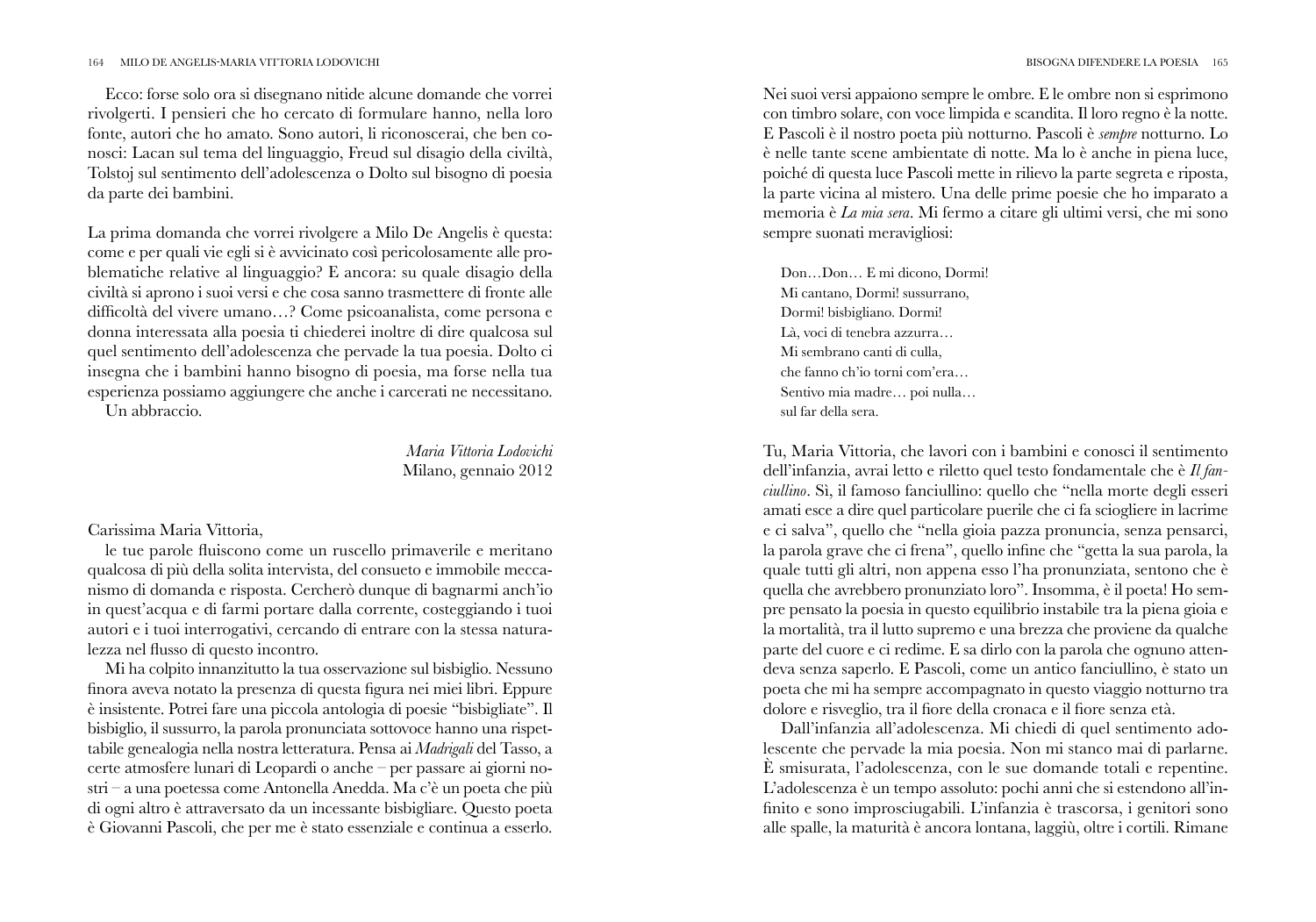questo tempo sospeso, tempo di gare, di partite di calcio, di corse puntate al filo di lana, di porte disegnate con il gesso sui muri. E qui ogni ragazzo comincia a misurare se stesso, le sue doti e i suoi limiti, le qualità interiori, il coraggio, la lealtà, la precisione, il genio, la costanza. Impara dunque a esplorarsi e a scegliere i suoi compagni di avventura, quelli che, con altri nomi, gli saranno vicini per tutta la vita. Sì, l'adolescenza punta alle affinità elettive, ai fratelli di anima, al legame inesorabile tra due creature che non si conoscevano prima e che proprio lì, in quel cortile, in quella partita, trovano la loro alleanza, fondano un patto giurato.

I valori dell'adolescenza sono eroici: il rischio, l'eccesso, il pericolo, l'avventura senza risparmio al limite delle proprie forze, il senso di un nobile destino da attuare. L'adolescenza è il tempo in cui tutti i valori ereditati dalla famiglia appaiono nella loro sconcertante pochezza. Ma anche quelli che ci aspettano tra pochi anni, oltre i muri del cortile, sembrano vuoti e privi di eroismo, figli di un subdolo accordo sociale. Tutti i grandi libri dell'adolescenza, dai Ragazzi della Via Pál di Molnár ai Turbamenti del giovane Törless di Musil, da La città e i cani di Vargas Llosa, a Il grande Meaulnes di Alain-Fournier, al Signore delle Mosche di Golding, tutti insistono su questa guerra di valori: da una parte le gerarchie inflessibili ma giuste della banda giovanile, dall'altra i proclami retorici del mondo adulto, di un preside, di un politico, di un padre.

 $L$ 'adolescenza è uno scisma. È un luogo di separazioni violente, di rotture definitive, di solitudini imperscrutabili. L'adolescenza, come la poesia, è illegale. Non è il luogo degli accordi o della trattativa. Nell'accordo c'è una forma di menzogna, che il ragazzo magico ha deciso di sventare. E così tenta di mantenere l'assoluto attraverso abban*doni fulminei*, un istante prima che il buon senso lo catturi. Come nelle intercettazioni telefoniche: bisogna smettere di parlare un attimo prima di essere localizzati. Così nella banda adolescente: bisogna cambiare gioco e luogo un attimo prima che il mondo feriale si avvicini.  $E$  per questo il luogo adolescente risulta introvabile da qualunque indagine adulta, ossia poliziesca: nelle mappe che vorrebbero definirlo manca sempre qualcosa: se c'è il massimo dettaglio, mancheranno le coordinate; se ci sono le coordinate, la singola scena scompare.

È giusto, Maria Vittoria, quello che scrivi verso la fine: "bisogna tornare al buon uso della prosodia, alla conoscenza delle parole con i loro accenti...". Proprio così! Ogni poeta è invaghito di certe parole...

quelle e non altre... e con loro ha un rapporto propriamente amoroso. Un rapporto con *singole parole*, come diceva Paul Celan, con parole prese una alla volta, sentite, custodite e fatte entrare nel proprio sangue. Anch'io, nei lunghi intervalli tra un libro e l'altro, ho dei legami sentimentali con parole isolate. Tutto comincia al mattino presto, nella piccola odissea metropolitana che mi conduce al carcere di Opera. Prendo la prima corsa del tram numero 2, verso le sei... scendo in centro e salgo sul 24, fermo al capolinea, pronto ad accompagnarmi in fondo a via Ripamonti, dove concludo il mio percorso sull'autobus 99, che mi porta al penitenziario. Un'ora e mezzo di viaggio. Ho tutto il tempo di osservare, leggere, ascoltare, prendere appunti sul mio quaderno blu.

Qualche anno fa in tram, all'altezza di via Farini, mi ha incuriosito un dialogo tra due anziane signore. Una, rimasta vedova da poco, parlando del marito, a un certo punto ha detto: "Non ha potuto fare nulla di meglio che andarsene". Insieme al tono amaro e un po' trasognato, mi è rimasto impresso quel verbo: "andarsene". Intanto perché ha un bel suono sdrucciolo, con quell'assonanza finale delle due sillabe "se" e "ne". E poi perché è un verbo quotidiano e al tempo stesso metafisi- $\overline{\text{co.}$  Porta in sé un significato comune e un significato mortale, il breve distacco di ogni giorno e il distacco definitivo. Pensai, quel martedì di febbraio sul tram numero 2, che avrei dovuto far entrare quel verbo nel mio prossimo libro. E infatti "andarsene" è entrato non solo nel libro ma anche nel titolo. Ed è entrato insieme a "buio", altro termine prediletto, dal suono puerile e allarmante, fiabesco e letale, che evoca paure arcaiche. E poi ci sono i "cortili", immagine rituale dei miei versi, così vicini al mondo giovanile: il cortile è un luogo di confine tra la casa e il mondo, tra i genitori e la donna, è la cerniera tra il noto e l'ignoto. I cortili sono l'incarnazione spaziale dell'adolescenza.

 $\overline{\text{E}}$  i cortili vengono nominati anche nella poesia che hai citato, quando quel drappello di solitari scosta le tende e ci spalanca lo sguardo sulle epoche della nostra vita, sulle grandi vetrate del tempo. Ci affacciamo alla finestra e vediamo i nostri cortili che se ne vanno nella notte. "Quell'andarsene dei cortili nel buio." Non siamo più noi che ce ne andiamo nella loro zona d'ombra, ma sono i cortili stessi che vengono risucchiati da una misteriosa oscurità! E poi il cortile – a proposito della tua domanda sul carcere – è anche un'immagine del mio lavoro quotidiano, quando vedo i detenuti che nell'ora d'aria camminano tra un muro e l'altro del loro angusto rettangolo di cemento e sento